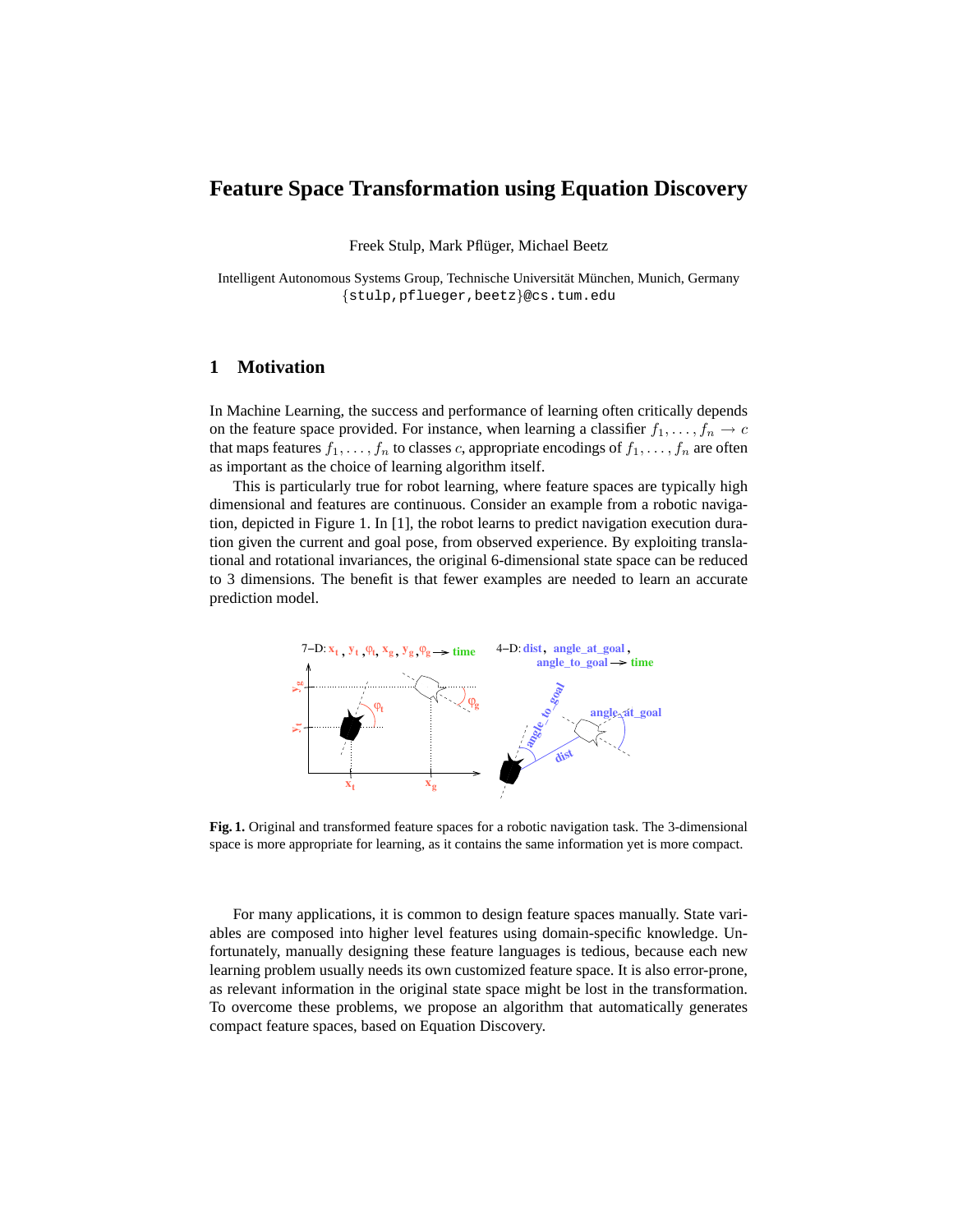### **2 Combining Equation Discovery and Machine Learning**

Our feature space generation algorithm is based on *Equation Discovery* (ED). ED systems introduce new variables from a set of arithmetical operators and functions. The algorithm explores the hypothesis space of all equations, restricted by heuristics and constraints. A classical representative is BACON [2], which rediscovered Kepler's law  $(T^2 = kR^3)$ . A graphic example can be seen to the left in the figure below, in which five  $(I^2 = \kappa R^3)$ . A graphic example can be seen to the left in the figure below, in which five input variables are mapped to the target by the equation  $t = |i1| + (i2/i3) + \sqrt{is}$ . The advantage of ED is that it yields a compact representation and human readable output. For instance, would the simplicity and elegance of Kepler's law be obvious from the learned weights in a neural network? However, the equations are restricted by the operators provided, in contrast to for instance neural networks, which can learn complex non-linear relationships.



**Fig. 2.** Combining Equation Discovery and Machine Learning

Our novel approach combines the strengths of ED, being the compactness and interpretability of the resulting function, and ML, being its ability to approximate complex data. We do this by allowing ED to discover many equations, which, when applied to the input data, yield data that has a higher correlation with the target data. ED is halted at a certain depth, and from the multitude of generated equations (features), those most appropriate for learning are selected. The algorithm essentially searches for relationships between several input variables and the target variable that can be described well with operators, and leaves more complex relationships to machine learning.

The algorithm combines all  $n$  initial features with the  $k$  given operators, yielding new equations. These new features are added to the original set. This is repeated recursively d times, yielding equations with at most  $2^{(d-1)}$  operators. Since the complexity of this algorithm is  $\Theta(k^{2^d-1}n^{2^d})$ , we should avoid generating irrelevant features. Mathematical constraints eliminate equations that generate neutral elements (e.g. x/x,